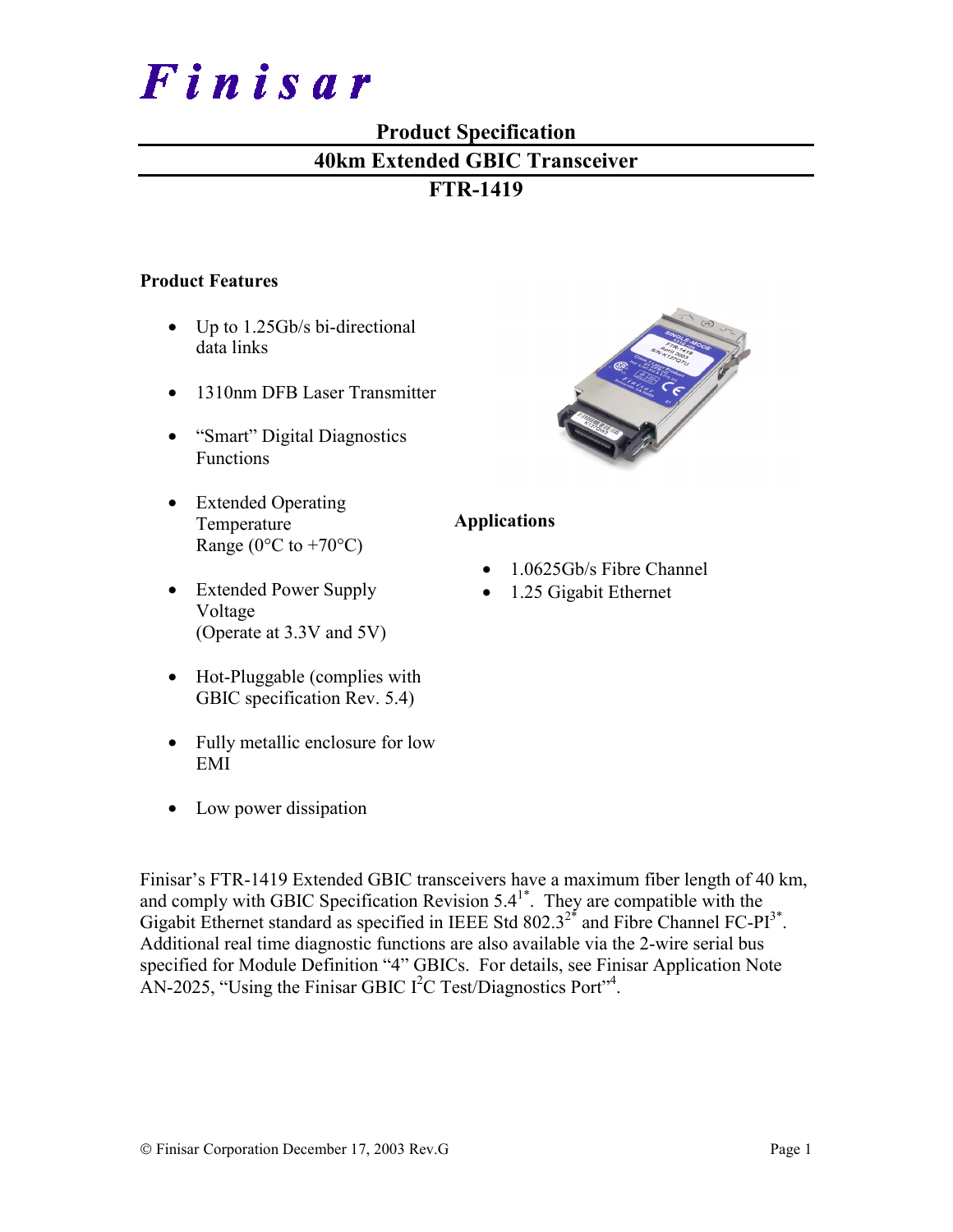#### **I. Pin Out**

| Pin Name         | Pin#                    | Sequence       |
|------------------|-------------------------|----------------|
| RX LOS           | $\mathbf{1}$            | 2              |
| <b>GND</b>       | $\overline{2}$          | $\overline{2}$ |
| <b>GND</b>       | $\overline{\mathbf{3}}$ | $\overline{2}$ |
| $MOD$ $DEF(0)$   | $\overline{4}$          | $\overline{2}$ |
| $MOD$ DEF $(1)$  | 5                       | $\overline{2}$ |
| $MOD_$ DEF(2)    | 6                       | $\overline{c}$ |
| TX DISABLE       | 7                       | $\overline{2}$ |
| <b>GND</b>       | 8                       | $\overline{2}$ |
| <b>GND</b>       | 9                       | $\overline{2}$ |
| <b>TX FAULT</b>  | 10                      | $\overline{2}$ |
| <b>GND</b>       | $\overline{11}$         | $\mathbf{1}$   |
| -RX DAT          | 12                      | $\mathbf{1}$   |
| +RX DAT          | $\overline{13}$         | $\mathbf{1}$   |
| $\overline{G}ND$ | 14                      | $\mathbf{1}$   |
| $V_{CC}$         | 15                      | $\overline{2}$ |
| $V_{CC}$         | 16                      | $\overline{2}$ |
| <b>GND</b>       | 17                      | $\mathbf{1}$   |
| +TX DAT          | 18                      | $\mathbf{1}$   |
| -TX DAT          | 19                      | $\mathbf{1}$   |
| <b>GND</b>       | 20                      | 1              |

**Table 1. GBIC to host connector pin assignment** 

"Sequence" indicates the order in which pins make contact when the device is hot plugged. See "Table 3: Signal Definitions" in the GBIC Specification Revision  $5.4<sup>1</sup>$ for a description of the functions of each pin listed above.

#### **II. Electrical Power Interface**

Finisar FTR-1419 GBICs have an extended power supply voltage range of 3.15V to 5.5V as described in Table 2. They are compatible with both 5V and 3.3V systems. The GBIC specification calls for a range of only 4.75V to 5.25 volts. The 6V maximum voltage is not allowed for continuous operation, however, TX\_FAULT and TX\_DISABLE circuitry in Finisar GBICs will function at 6V.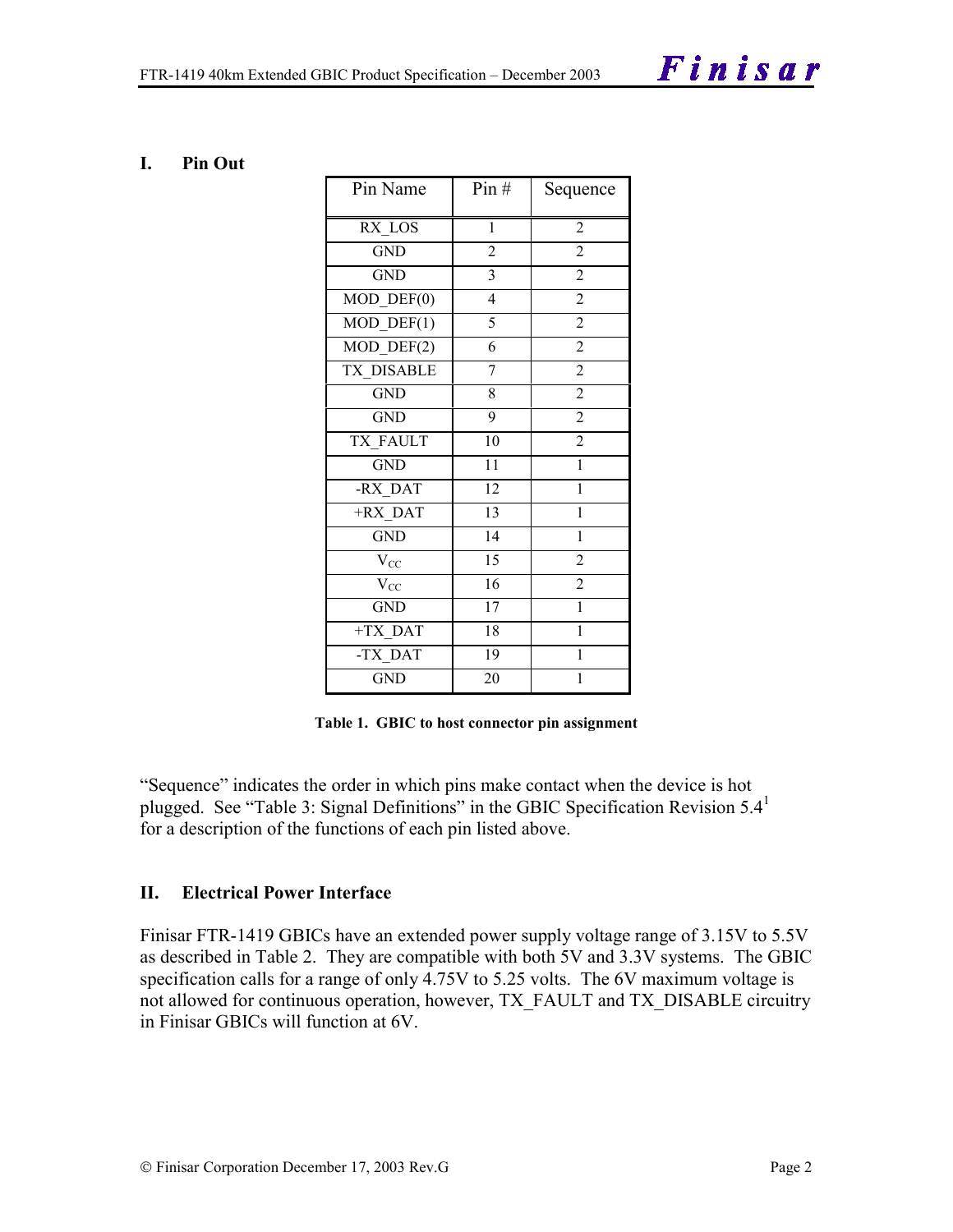| <b>Electrical Power Interface</b> |                  |      |       |       |       |                                         |  |  |  |
|-----------------------------------|------------------|------|-------|-------|-------|-----------------------------------------|--|--|--|
| Parameter                         | <b>Symbol</b>    | Min  | Typ   | Max   | Units | Notes/Conditions                        |  |  |  |
| <b>Supply Current</b>             | $\mathbf{I}_{S}$ |      | 180   | 240   | mA    |                                         |  |  |  |
| Maximum Voltage                   | $V_{max}$        |      |       | 6     |       |                                         |  |  |  |
| <b>Surge Current</b>              | <b>L</b> surge   |      |       | $+30$ | mA    | Hot plug, above steady<br>state current |  |  |  |
| Input Voltage                     | $\rm V_{cc}$     | 3.15 | 3.3/5 | 5.5   |       | Referenced to GND                       |  |  |  |

**Table 2. Electrical power interface**

#### **III. Low Speed Signals**

RX LOS, TX DISABLE, and TX FAULT are TTL signals as described in Table 3. MOD  $DEF(1)$  (SCL) and MOD  $DEF(2)$  (SDA) are open drain CMOS signals (see section VI, "Serial Communication Protocol"). Both MOD\_DEF(1) and MOD\_DEF(2) must be pulled up to host Vcc. If host Vcc is 3.3V, then they must be pulled to 3.3V. If *host Vcc is 3.3V, do not pull the MOD\_DEF pins to 5V.* For more detailed information, see sections  $5.3.1 - 5.3.8$  in the GBIC Specification Rev.  $5.4^1$ .

| Low Speed Signals, Electronic |               |                  |                     |       |                                                                                          |  |  |  |  |  |
|-------------------------------|---------------|------------------|---------------------|-------|------------------------------------------------------------------------------------------|--|--|--|--|--|
| Characteristics               |               |                  |                     |       |                                                                                          |  |  |  |  |  |
| Parameter                     | <b>Symbol</b> | Min              | Max                 | Units | Notes/Conditions                                                                         |  |  |  |  |  |
| <b>GBIC Output LOW</b>        | $\rm V_{OL}$  | $\theta$         | 0.5                 | V     | $4.7k$ to 10k pull-up to host Vcc,<br>measured at host side of connector                 |  |  |  |  |  |
| <b>GBIC Output HIGH</b>       | $\rm V_{OH}$  | host Vcc-<br>0.5 | host $Vec +$<br>0.3 | V     | $4.7k$ to 10k pull-up to host Vcc,<br>measured at host side of connector                 |  |  |  |  |  |
| <b>GBIC</b> Input LOW         | $V_{II}$      | $\theta$         | 0.8                 | V     | $ 4.7k \text{ to } 10k \text{ pull-up to Vec},$<br>measured at GBIC side of<br>connector |  |  |  |  |  |
| <b>GBIC Input HIGH</b>        | $V_{IH}$      | $\mathfrak{D}$   | $Vec + 0.3$         | V     | 4.7k to 10k pull-up to Vcc,<br>measured at GBIC side of<br>connector                     |  |  |  |  |  |

**Table 3. Low speed signals – electronic characteristics**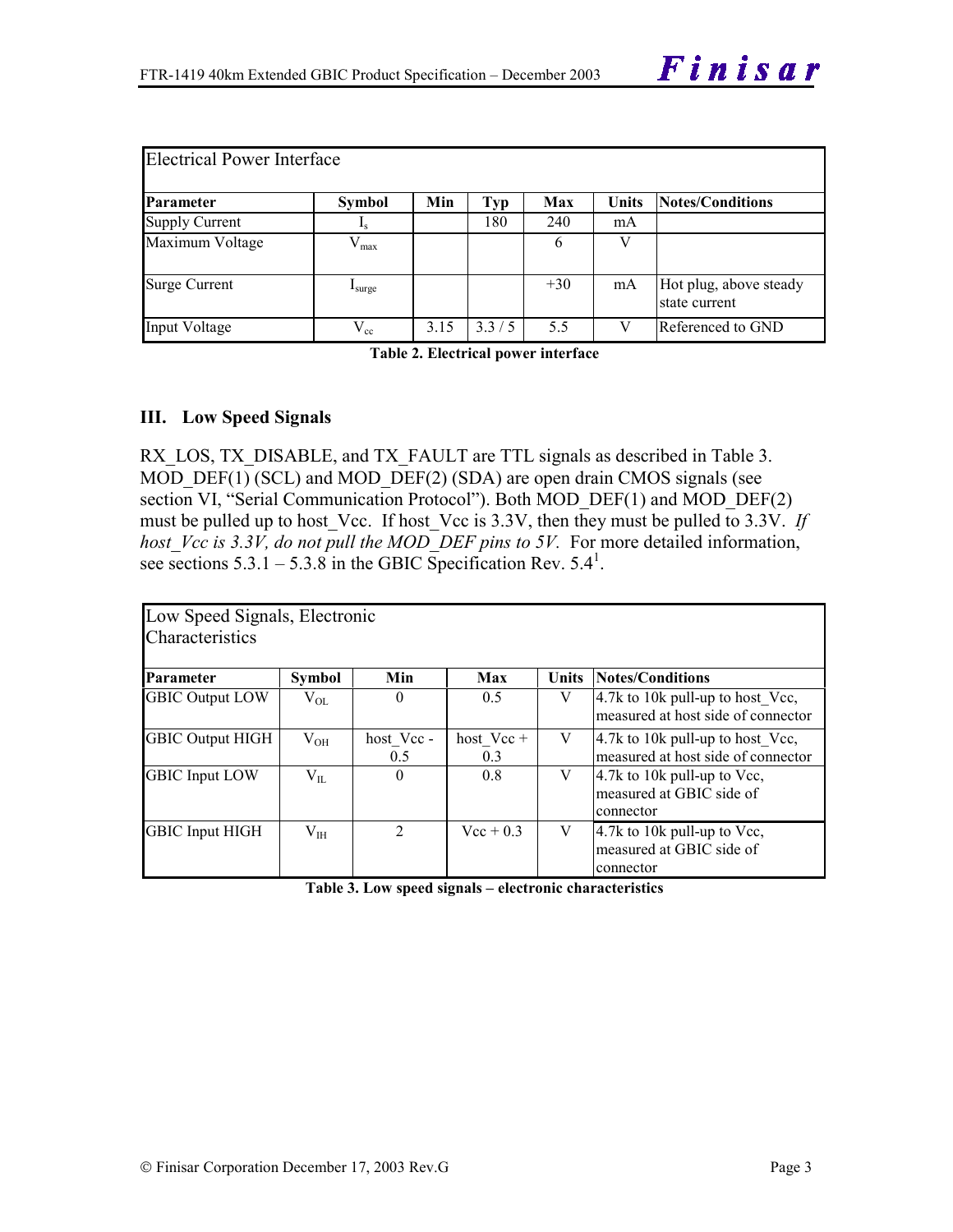| Low Speed Signal Parameters   |               |       |     |            |              |                                                                                |  |  |
|-------------------------------|---------------|-------|-----|------------|--------------|--------------------------------------------------------------------------------|--|--|
| Parameter                     | <b>Symbol</b> | Min   | Typ | <b>Max</b> | <b>Units</b> | <b>Notes/Conditions</b>                                                        |  |  |
| RX LOS Assert Level           |               | $-31$ |     |            | dBm          |                                                                                |  |  |
| <b>RX LOS Deassert Level</b>  |               |       |     | $-20$      | dBm          |                                                                                |  |  |
| RX LOS Hysteresis             |               | 0.5   |     |            | dB           |                                                                                |  |  |
| RX LOS Assert Delay           | t loss_on     |       | 44  | 100        | usec         | From detection of loss of signal<br>to assertion of RX LOS                     |  |  |
| RX LOS Negate Delay           | t loss off    |       | 44  | 100        | usec         | From detection of presence of<br>signal to negation of RX LOS                  |  |  |
| <b>TX DISABLE Assert Time</b> | t off         |       | 5   | 10         | usec         | Rising edge of TX DISABLE to<br>fall of output signal below 10%<br>of nominal  |  |  |
| TX DISABLE Negate Time        | t on          |       | 63  | 1000       | usec         | Falling edge of TX_DISABLE<br>to rise of output signal above<br>90% of nominal |  |  |
| TX DISABLE Reset Time         | t reset       | 10    |     |            | usec         | TX DISABLE HIGH before<br>TX DISABLE set LOW                                   |  |  |
| TX FAULT Initialize Time      | t init        |       |     | 300        | msec         | From power on after $VCC > 4.5$<br>V                                           |  |  |
| <b>TX FAULT Assert Time</b>   | t fault       |       |     | 100        | usec         | From occurrence of fault.                                                      |  |  |

**Table 4. Low speed signal parameters** 

### **IV. High Speed Electrical Interface**

All high-speed PECL signals are AC coupled internally.

| High Speed Electrical<br>Interface |                  |     |     |            |               |                                  |  |  |  |  |
|------------------------------------|------------------|-----|-----|------------|---------------|----------------------------------|--|--|--|--|
| Parameter                          | <b>Symbol</b>    | Min | Typ | <b>Max</b> | <b>Units</b>  | Notes/Conditions                 |  |  |  |  |
| Data Input Voltage                 | $V_{in}$         | 650 |     | 2000       | mV            | PECL differential peak - peak    |  |  |  |  |
| Data Output Voltage                | $V_{\text{out}}$ | 370 |     | 2000       | mV            | PECL differential peak - peak    |  |  |  |  |
| Duty Cycle                         |                  |     | 50  |            | $\frac{0}{0}$ |                                  |  |  |  |  |
| PECL rise/fall                     | $T_r, T_f$       |     | 125 | 260        | psec          | 20%-80% Differential             |  |  |  |  |
| <b>Bit Error Rate</b>              | <b>BER</b>       |     |     | $10^{-12}$ |               | PRBS $2^7$ - 1 test data pattern |  |  |  |  |
| Tx Input Impedance                 | $Z_{\rm in}$     |     | 75  |            | Ohm           |                                  |  |  |  |  |
| Rx Output Impedance                | $Z_{\text{out}}$ |     | 75  |            | Ohm           |                                  |  |  |  |  |

**Table 5. High-speed electrical interface**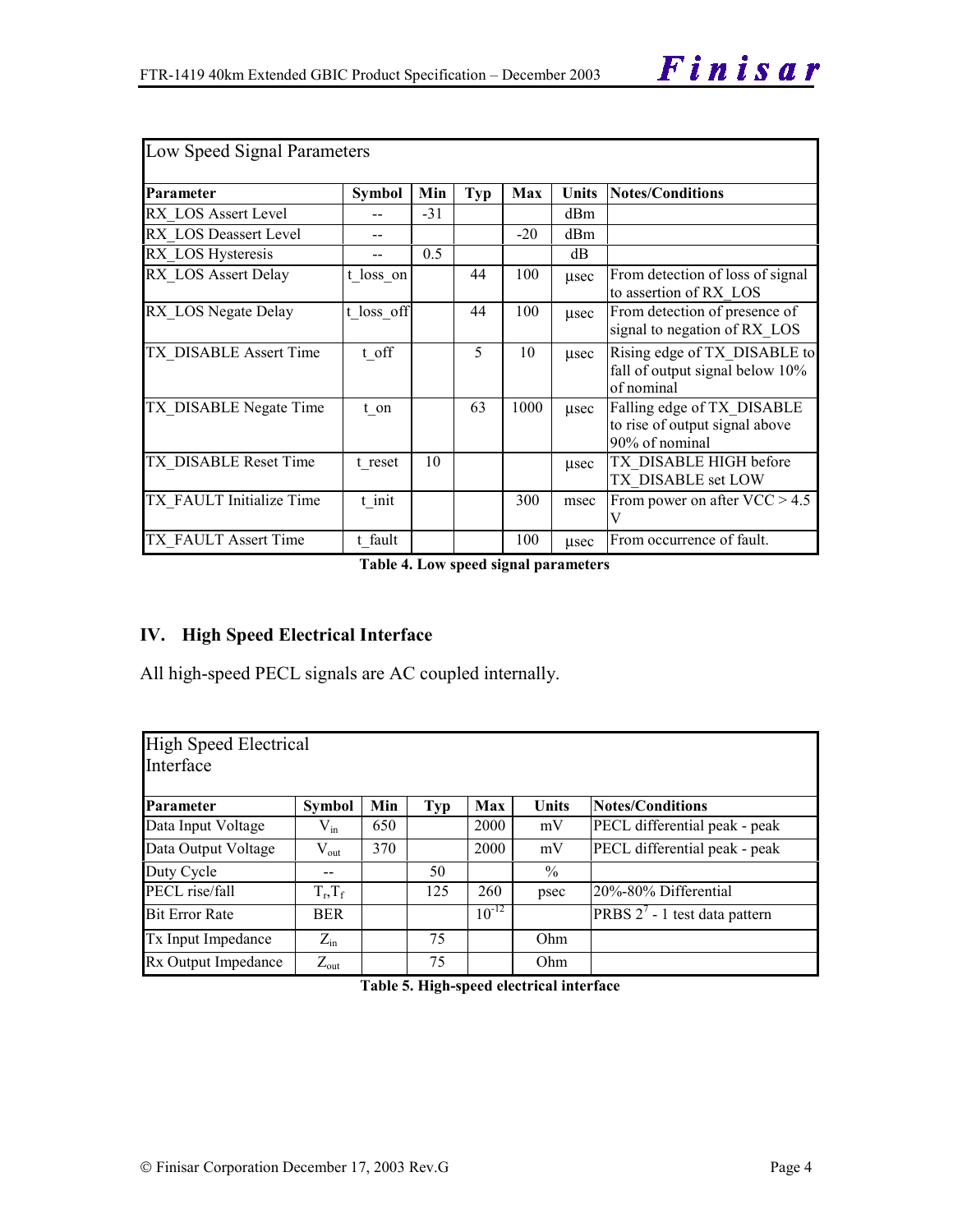# **V. Optical Parameters**

| <b>Optical Parameters</b>               |                    |        |     |      |               |                                                                                               |
|-----------------------------------------|--------------------|--------|-----|------|---------------|-----------------------------------------------------------------------------------------------|
| Parameter                               | <b>Symbol</b>      | Min    | Typ | Max  | <b>Units</b>  | <b>Notes/Conditions</b>                                                                       |
| <b>Transmitter Center Wavelength</b>    | $\lambda_{\rm c}$  | 1300   |     | 1340 | nm            |                                                                                               |
| Side Mode Suppression Ratio<br>(SMSR)   | <b>SMSR</b>        | 30     |     |      | dB            |                                                                                               |
| <b>Transmitter Optical Output Power</b> | $P_{out}$          | $-2$   |     | $+3$ | dBm           | Average power coupled<br>into single mode fiber                                               |
| <b>Transmitter Extinction Ratio</b>     | <b>OMI</b>         | $\tau$ |     |      | dB            |                                                                                               |
| <b>Transmitter Eye Opening</b>          |                    | 60     |     |      | $\frac{0}{0}$ | Conforms to IEEE<br>802.3 and Fibre<br>Channel Eye Masks                                      |
| Optical Rise / Fall Time                | $t_r / t_f$        |        |     | 200  | ps            | Unfiltered, 80% - 20%                                                                         |
| Optical Input Wavelength                | $\lambda_{\rm in}$ | 1270   |     | 1570 | nm            |                                                                                               |
| <b>Total Transmitter Jitter</b>         |                    |        |     | 160  | ps            | Peak to peak, filtered                                                                        |
| <b>Optical Input Power</b>              | $P_{in}$           | $-23$  |     | $-1$ | dBm           | $BER \le 10^{-12}$ w/ PRBS<br>$2^7$ - 1 test data pattern<br>$(a)$ 1.25Gb/s/<br>$1.0625$ Gb/s |
| <b>Total Receiver Jitter</b>            |                    |        |     | 160  | ps            | Peak to peak, filtered in<br>loopback                                                         |

**Table 6. Optical parameters** 

## **VI. General Specifications**

| General                    |                   |    |              |     |    |                                                |  |  |  |  |
|----------------------------|-------------------|----|--------------|-----|----|------------------------------------------------|--|--|--|--|
| Parameter                  | <b>Symbol</b> Min |    | Typ          | Max |    | <b>Units Notes/Conditions</b>                  |  |  |  |  |
| Data Rate                  | <b>BR</b>         |    | 1.25, 1.0625 |     |    | Gb/sec Fibre Channel, IEEE 802.3<br>compatible |  |  |  |  |
| Fiber Length*              |                   | 0  |              | 40  | km | 9um core single mode fiber                     |  |  |  |  |
| <b>Total System Budget</b> | --                | 23 |              |     | dВ |                                                |  |  |  |  |

\*An attenuation of <0.55 dB/km is assumed. Fiber loss budget plus all other system penalties must not exceed 23 dB.

#### **Table 7. General specifications**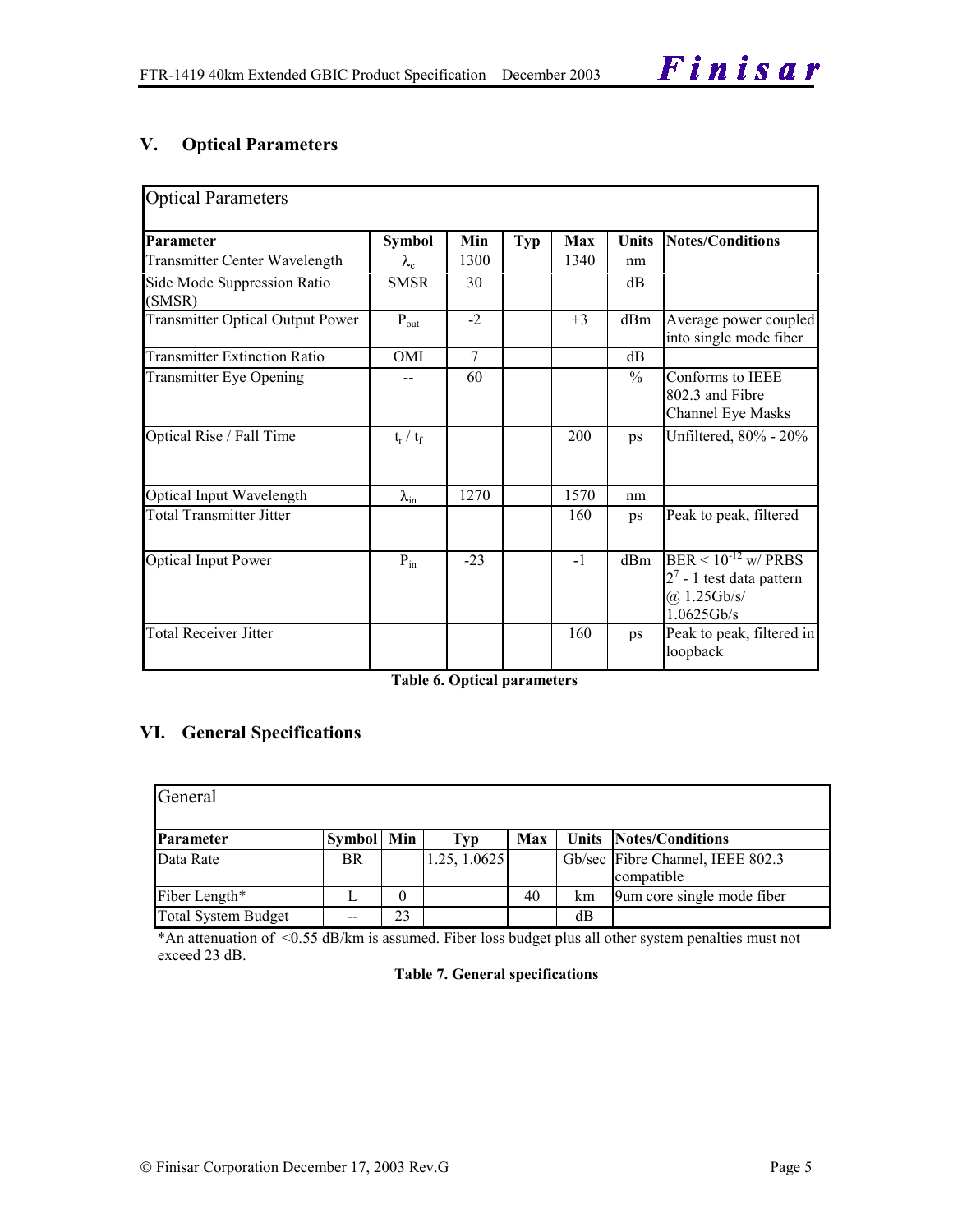## **VII. Environmental Specifications**

The GBIC Standard requires an ambient temperature range of  $0^{\circ}$ C to +50 $^{\circ}$ C. Finisar FTR-1419 GBICs have an extended range from  $0^{\circ}$ C to +70 $^{\circ}$ C case temperature as specified in Table 8.

| Environment           |               |          |     |     |                 |                                        |
|-----------------------|---------------|----------|-----|-----|-----------------|----------------------------------------|
| Parameter             | <b>Symbol</b> | Min      | Typ | Max |                 | <b>Units Notes/Conditions</b>          |
|                       |               |          |     |     |                 |                                        |
| <b>Operating Temp</b> | $T_{op}$      | $\theta$ |     | 70  | $\rm ^{\circ}C$ |                                        |
| <b>Storage Temp</b>   | $T_{\rm sto}$ | $-10$    |     | 85  | $\rm ^{\circ}C$ |                                        |
| <b>Eye Safety</b>     | --            |          |     |     |                 | CDRH and IEC-825 Class 1 Laser Product |

**Table 8. Environmental specifications** 

#### **VIII. Serial Communication Protocol**

All Finisar optical GBICs are 'Module Definition "4"' and support the 2 wire serial communication protocol outlined in the GBIC Specification<sup>1</sup>. These GBICs use an Atmel AT24C01A 128 byte  $E^2$ PROM (with an address of 1010000X). For details on interfacing with the  $E^2$ PROM, see the Atmel data sheet titled "AT24C01A/02/04/08/16 2-Wire Serial CMOS E<sup>2</sup>PROM."<sup>5</sup>

All Finisar optical GBICs also incorporate a microcontroller that monitors system parameters such as laser current, laser temperature, and, in the case of 1300nm/1550nm parts, transmitted power. The microcontroller  $I^2C$  address is 1010111X, so it won't conflict with the AT24C01A. For a complete description of how to use Finisar's extended features, see Finisar's Application Note AN-2025: "Using the Finisar GBIC I<sup>2</sup>C Test/Diagnostics Port."4

**CAUTION:** The microcontroller implements the Philips  $I^2C$  protocol including clock stretching. For details, consult the Philips  $I<sup>2</sup>C$ -Bus Specification. Clock stretching allows a fast master to communicate with a slow slave device, and it requires that the host monitor the clock line every time it releases the line high. If a host does not implement clock stretching (drives the bus blind), it must run the clock below 8kHz, so that Finisar's microcontroller has time to process instructions. If clock stretching is supported, the clock may be run at up to 100kHz.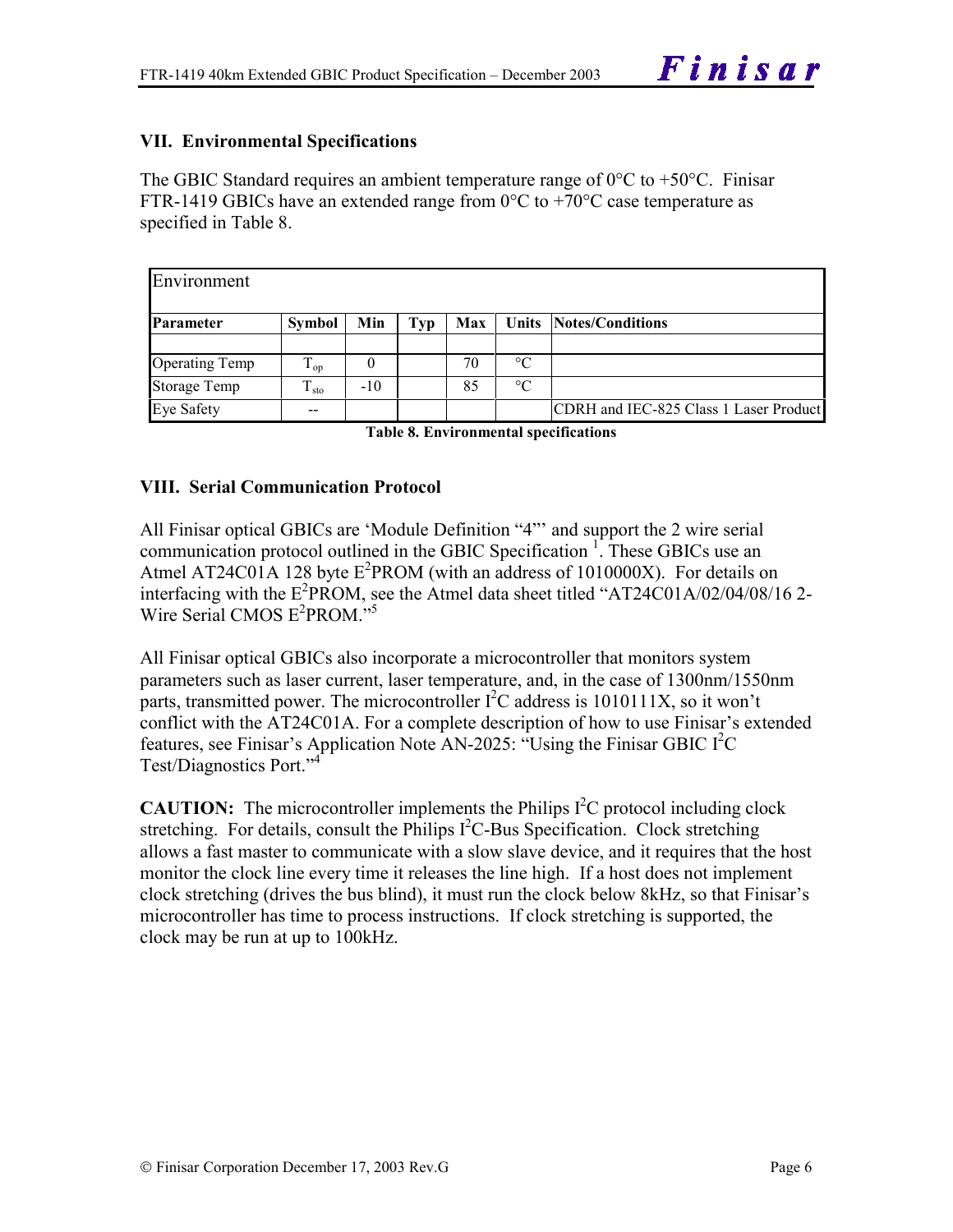| $\Gamma^2$ C Timing Requirements            |                |     |            |         |              |                                                                                   |  |  |  |
|---------------------------------------------|----------------|-----|------------|---------|--------------|-----------------------------------------------------------------------------------|--|--|--|
| <b>Parameter</b>                            | <b>Symbol</b>  | Min | <b>Typ</b> | Max     | <b>Units</b> | <b>Notes/Conditions</b>                                                           |  |  |  |
| Atmel $I^2C$ Clock Rate                     | $C_{atmel}$    | 0   |            | 100,000 | Hz           | Bus can be driven blind.                                                          |  |  |  |
| Finisar Microcontroller<br>$I2C$ Clock Rate | C <sub>1</sub> | 10  |            | 100,000 | Hz           | Host must support clock stretching.<br>Microcontroller times out if $C <$<br>10Hz |  |  |  |
| Finisar Microcontroller<br>$I2C$ Clock Rate | C <sub>2</sub> | 10  |            | 8000    | Hz           | Bus can be driven blind.<br>Microcontroller times out if $C \leq$<br>10Hz         |  |  |  |

**Table 9. I2 C timing requirements**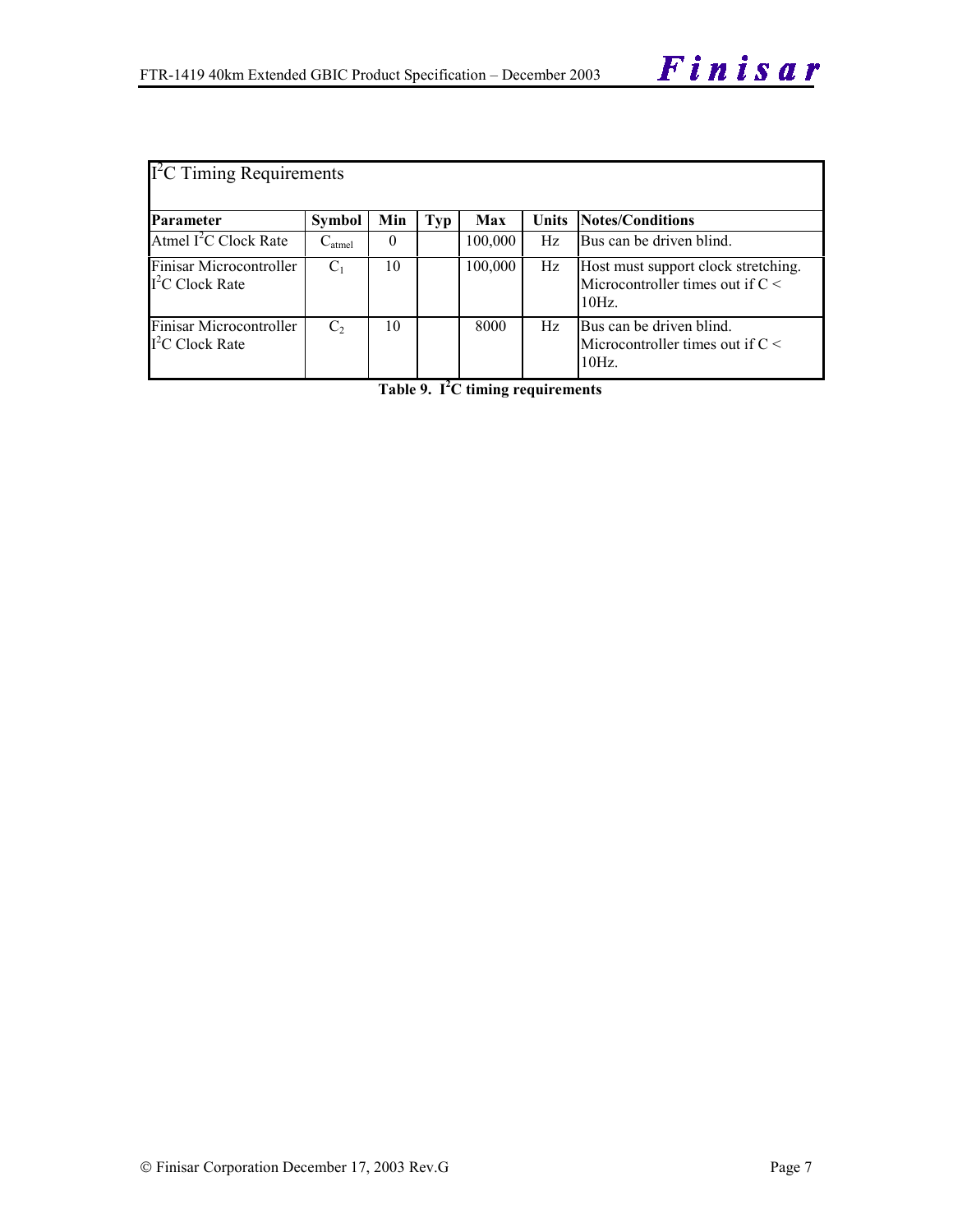# **IX. Mechanical Specifications**

Finisar GBICs conform to the mechanical specifications outlined in the GBIC Specification Revision 5.4, Section  $6^1$ .

| Insertion, Extraction, and<br><b>Retention Forces</b> |                   |     |     |     |                |                              |  |  |  |
|-------------------------------------------------------|-------------------|-----|-----|-----|----------------|------------------------------|--|--|--|
| <b>Parameter</b>                                      | Symbol            | Min | Typ | Max | <b>Units</b>   | Notes/Conditions             |  |  |  |
| <b>GBIC</b> insertion                                 | ${\rm F}_{\rm I}$ |     |     | 20  | <b>Newtons</b> | $\sim$ 4.5 lbs               |  |  |  |
| <b>GBIC</b> extraction                                | $F_{\rm E}$       |     |     | 15  | <b>Newtons</b> | $\sim$ 3.3 lbs               |  |  |  |
| <b>GBIC</b> retention                                 | $\rm F_R$         | 130 |     | N/A | Newtons        | Straight out $\sim$ 29.3 lbs |  |  |  |

**Table 10. Insertion, extraction, and retention forces** 



**Figure 1. GBIC outline drawing**